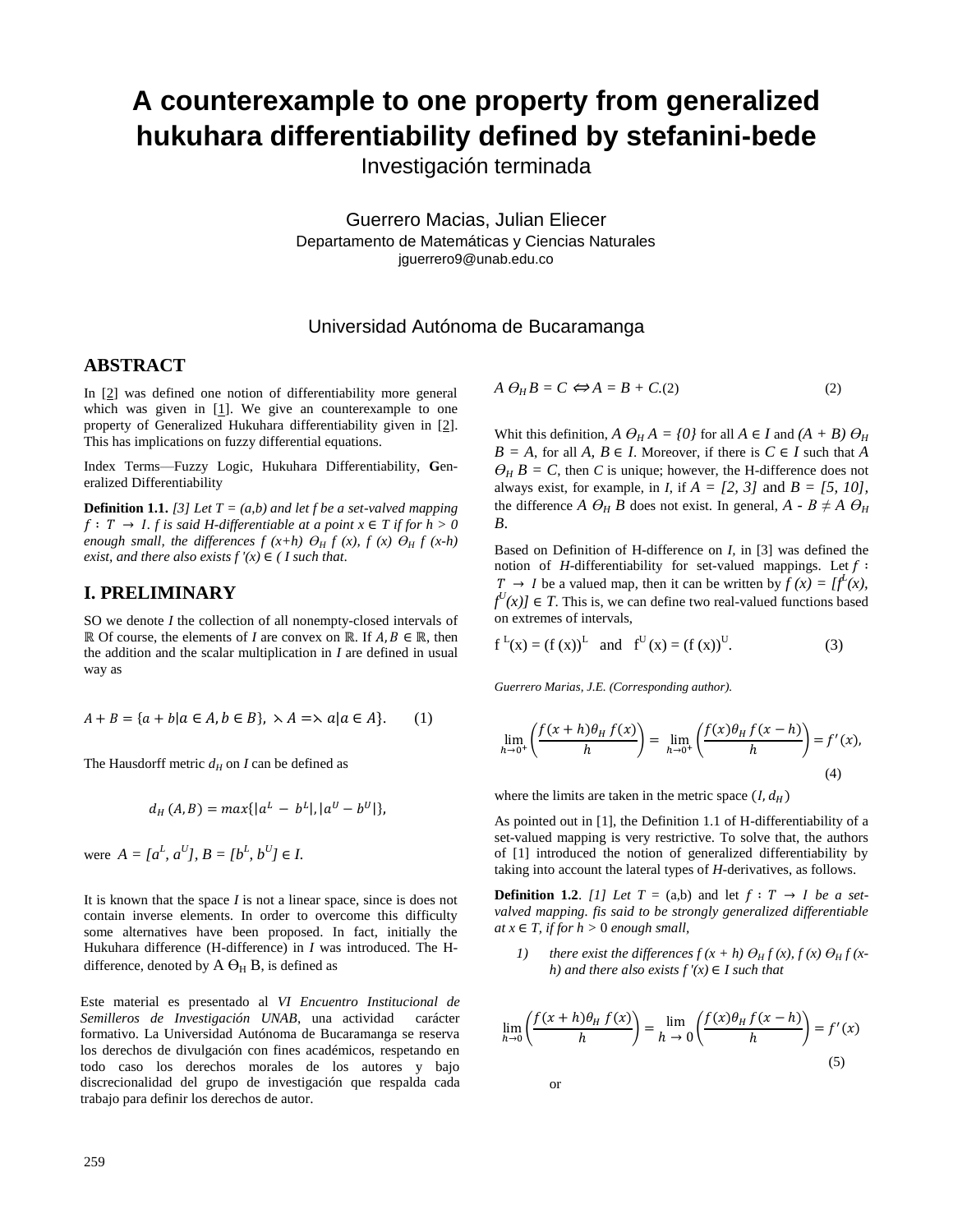2) there exist the differences  $f(x+h) \Theta_H f(x)$ ,  $f(x) \Theta_H f(x)$ *h)* and there also exists  $f'(x) \in I$  such that

$$
\lim_{h \to 0} \left( \frac{f(x-h)\theta_H f(x)}{-h} \right) = \lim_{h \to 0} \left( \frac{f(x)\theta_H f(x+h)}{-h} \right) = f'(x)
$$
\n(6)

or

or

3) there exist the differences  $f(x) \Theta_H f(x+h)$ ,  $f(x) \Theta_H f(x+h)$ *h)* and there also exists  $f'(x) \in I$  such that

$$
\lim_{h \to 0} \left( \frac{f(x)\theta_H f(x+h)}{-h} \right) = \lim_{h \to 0} \left( \frac{f(x)\theta_H f(x-h)}{h} \right) = f'(x)
$$
\n(7)

4) there exist the differences  $f(x+h) \Theta_H f(x)$ ,  $f(x) \Theta_H f(x)$ *h)* and there also exists  $f'(x) \in I$  such that

$$
\lim_{h \to 0} \left( \frac{f(x+h)\theta_H f(x)}{h} \right) = \lim_{h \to 0} \left( \frac{f(x)\theta_H f(x-h)}{-h} \right) = f'(x)
$$
\n(8)

where the limits are taken in the metric space *(I, dH).*

As point out in [2], from an algebraic point of view, given two sets *A* and *B* in *I*, its difference can be expressed both in therms of addition or in therms of negative addition (that is, *C* is the difference between *A* and *B* if and only if  $B = A + (-1)C$ . This fact suggests a generalization of the H-difference, as introduced in [2], called the generalized Hukuhara difference of Aand *B* (gHdifference for short), denoted by  $A \Theta_g B$  and defined as follows: for *A*,  $B \in I$ , the difference  $A \Theta_q B$  is the element  $C \in I$  such that

$$
A \theta_g B \iff \begin{cases} (a) & A = B + C, \text{ or} \\ (b) & B = A + (-1)C. \end{cases}
$$
 (9)

The first form (a) of (9) corresponds to the Hukuhara difference A  $\Theta_H$  B. We denote to the second form (6) of (9) as  $A \Theta_{q2}$  B

**Proposition 1.3**. *Let A, B* ∈ *I. Then*

- i)  $A \ominus_H B = -(B \ominus_{a2} A)$ ,
- ii)  $A \ominus_{q_2} B = -(B \ominus_H A)$

**Proposition 1.4.**([2]). The gH-difference  $C = A \Theta_g B$  of two

intervals  $A = [a^L, a^U]$  and  $B = [b^L, b^U]$  always exists and

$$
A \Theta_g B = \begin{cases} [a^L - b^L, a^U - b^U] \mathbf{i} \ f \ \text{exist in the sense (a) of (9), or} \\ [a^U - b^U, a^L - b^L] \mathbf{i} \ f \ \text{exist in the sense (b) of (9).} \end{cases}
$$

Moreover, *if*  $a^U - a^L = b^U - b^L$ , then  $A \theta_g B = \{c\}$ , where  $c = a^U - b^U = a^L - b^L$ 

**Remark 1.5**. *Note that if*  $a^U - a^L > b^U - b^L$ , then  $A \theta_g B$  exists *in the sense (a) of (9); moreover if*  $b^U - b^L > a^U - a^L$ , then  $A \Theta_q B$  exists in the sense (b) of (9). In general a necessary *condition to guarantee the existence of the gH-difference*  $A \theta_a B$ , *for A, B* ∈ *I, is that A*  $\supset$  *B* + {*c*} *or B*  $\supset$  *A* + {*d*}, *where A* + {*d*} *and*  $B + {c}$ , *c, d*  $\in \mathbb{R}$ *, are the translations of A and B respectively.*

The generalized Hukuhara differences is used by Stefanini in [2] to introduce of concept generalized differentiability of a setvalued mapping.

**Definition 1.6.** ([2]). Let  $f : T \rightarrow I$  a set-valued mapping. Then f *is said to be Hukuhara differentiable in a generalized sense (gHdifferentiable for short) at a point*  $t<sub>o</sub> \in T$ *, if there exists differences*  $f(t_o + h) \bigoplus_{a} f(t_o)$  *and there exists f* ' $(t_o \in I)$  *such that* 

$$
f'(t_o) = \lim_{h \to 0} \frac{1}{h} [f(t_o + h) \Theta_g f(t_o)],
$$

where the limit is taken in the space  $(I, d_H)$ .

The notion of differentiability of Definition 1.6 is more much general that the notion of Definition 1.2.

**Proposition 1.7.** *If a set-valved function is generalized differentiability according to Definition 1.2, then it is gHdifferentiable according to Definition 1.6.*

The following example shows that the implication in the proposition 1.7 is strict because the differences do not correspond with any differences to the forms 1, 2, 3, 4 of the Definition 1.2, hence the following set-valved mapping is gH-differentiable but it is not generalized differentiable.

**Example 1.8**. *Let a real function such that*

$$
\delta(x) = \begin{cases} |x| & x \in \mathbb{Q}, \\ -|x| & x \notin \mathbb{Q}. \end{cases}
$$

*is not differentiability at zero, but if it is continuous at zero*.

Let  $f : \mathbb{R} \to I$  a set-valved function such that

$$
f(x) = [-1 - \delta(t), 1 + \delta(t)]
$$

Let  $t<sub>o</sub> = 0$ *. We consider differential quotient* 

=

$$
\frac{f(t_0+h)\Theta_g f(t_0)}{h} = \frac{f(h)\Theta_g f(0)}{h}
$$

$$
\frac{[-1-\delta(h),1+\delta(h)]\ominus_g[-1,1]}{h} =
$$

$$
= \begin{cases} \frac{[-1-h,1+h] \ominus_{Hg} [-1,1]}{h}, & h \in \mathbb{Q}, \\ \frac{[-1+h,1-h] \ominus_{g^2} [-1,1]}{h}, & h \notin \mathbb{Q} \end{cases}
$$